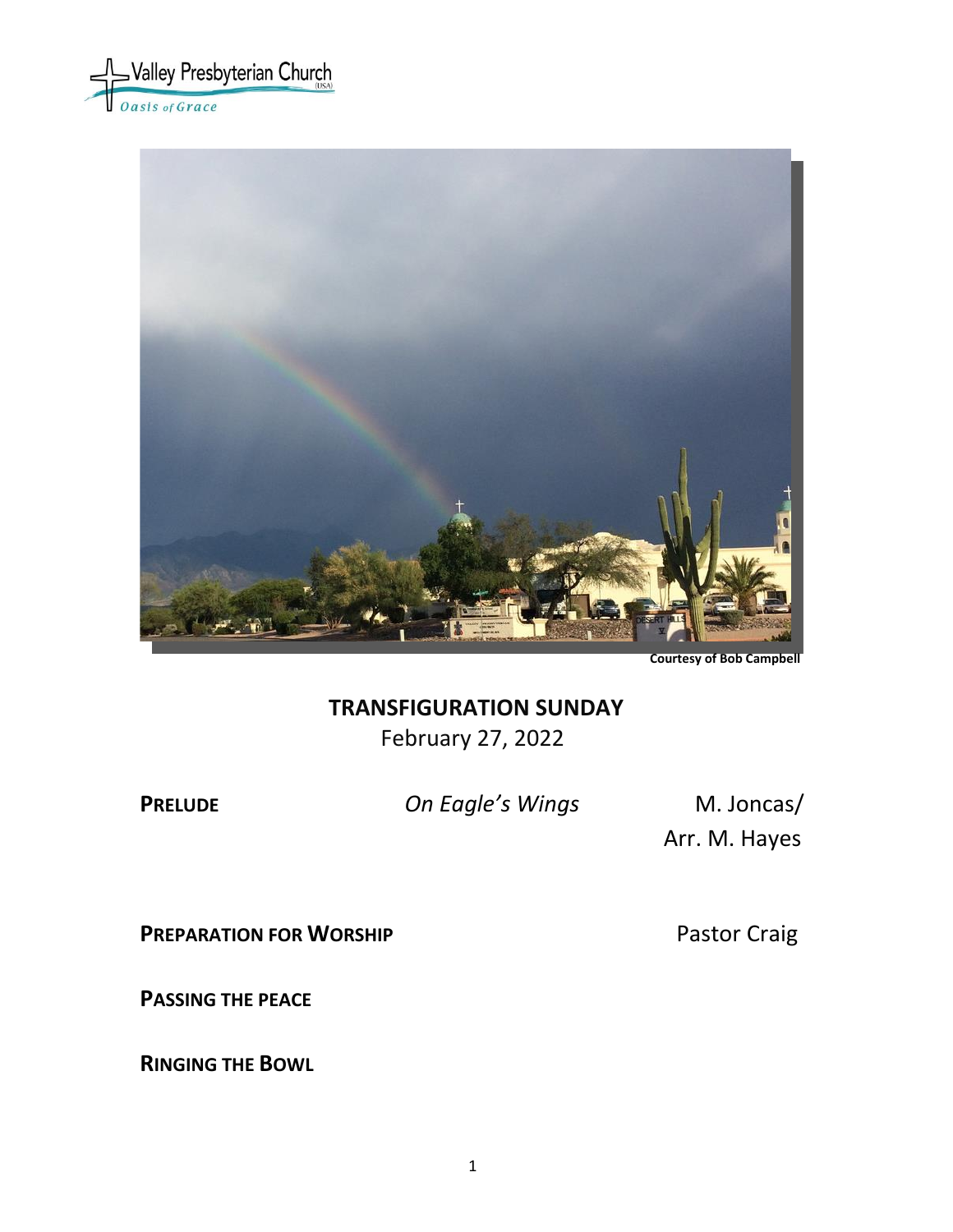#### **CALL TO WORSHIP CALL TO WORSHIP**

New every morning is your love, great God of light, and all day long you are working for good in the world. Stir up in us desire to serve you, to reflect your glory, to live peacefully with one another, and to devote each day to your Son our Savior, Jesus Christ our Lord. Amen

| <b><i><u>OPENING HYMN</u></i></b> | <b>Swiftly Pass the Clouds of Glory</b> | 190 |
|-----------------------------------|-----------------------------------------|-----|
|                                   |                                         |     |

#### **THE RECEPTION OF NEW MEMBERS**

| Julie Ginader         | <b>Steve Ginader</b>    | Liane Graessle        |
|-----------------------|-------------------------|-----------------------|
| <b>Clair Howell</b>   | John Howell             | <b>Carol Marshall</b> |
| Don Marshall          | <b>Bob McDowell</b>     | <b>Carol McDowell</b> |
| <b>Paul Stuempfig</b> | Sue Stuempfig           | Debbie VanHyfte       |
| <b>Randy VanHyfte</b> | <b>Sheron Vollstedt</b> |                       |

# **A LITANY OF CONFESSION**

L: Almighty God: You alone are good and holy. Purify our lives and make us your disciples. We do not ask you to keep us safe, but to keep us loyal, that we may serve Jesus Christ, who tempted in every way we are, was faithful to you.

#### **P: Amen**

L: From a lack of reverence for the truth, from a calculating or sentimental mind; from going along with mean and ugly things;

# **P: O God, deliver us.**

L: From cowardice that dares not face truth; laziness content with half-truths; and arrogance that thinks it knows all:

# **P: O God, deliver us.**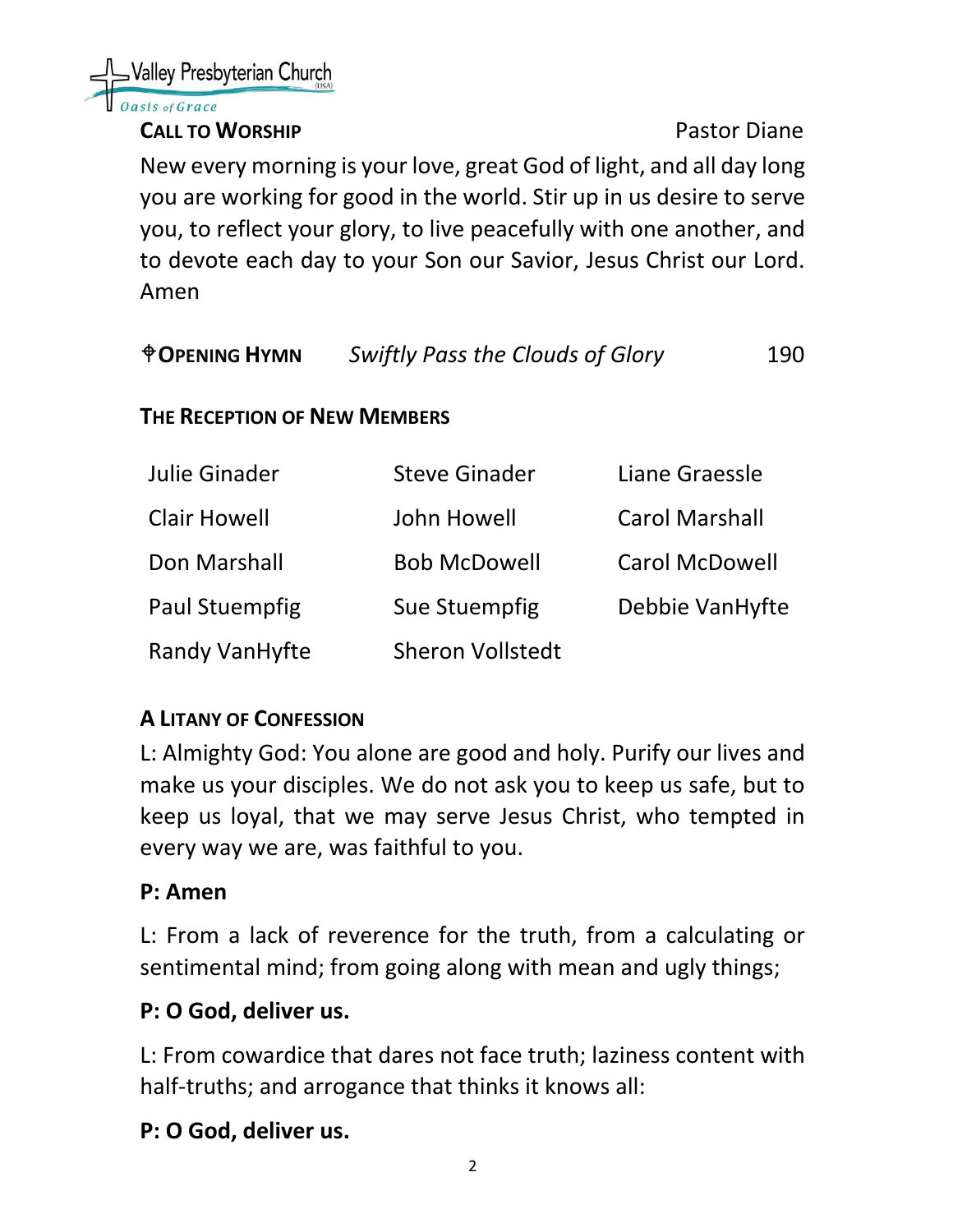Valley Presbyterian Church

sis of Grace

L: From artificial worship and pretense at life; from all that is hollow or insincere;

# **P: O God, deliver us.**

L: From trite ideals, easy answers and cheap pleasures; from

mistaking harsh vulgarity for humor;

# **P: O God, deliver us.**

L: From being dull, pompous and rude; from putting down our

neighbors;

# **P: O God, deliver us.**

L: From cynicism about our siblings; from intolerance and cruel indifference;

# **P: O God, deliver us.**

L: From being satisfied with things as they are, in the church and in the world; from failing to share your indignation at wrongs;

# **P: O God, deliver us.**

L: From selfishness, self-indulgence and self-pity;

# **P: O God deliver us.**

L: From token concern for the poor, for lonely or loveless people; from confusing faith with warm feeling, or a desire to be loved;

# **P: O God, deliver us.**

L: From everything in us that hides your light;

# **P: O God, light of life, forgive us.**

*(Silent prayer)* Amen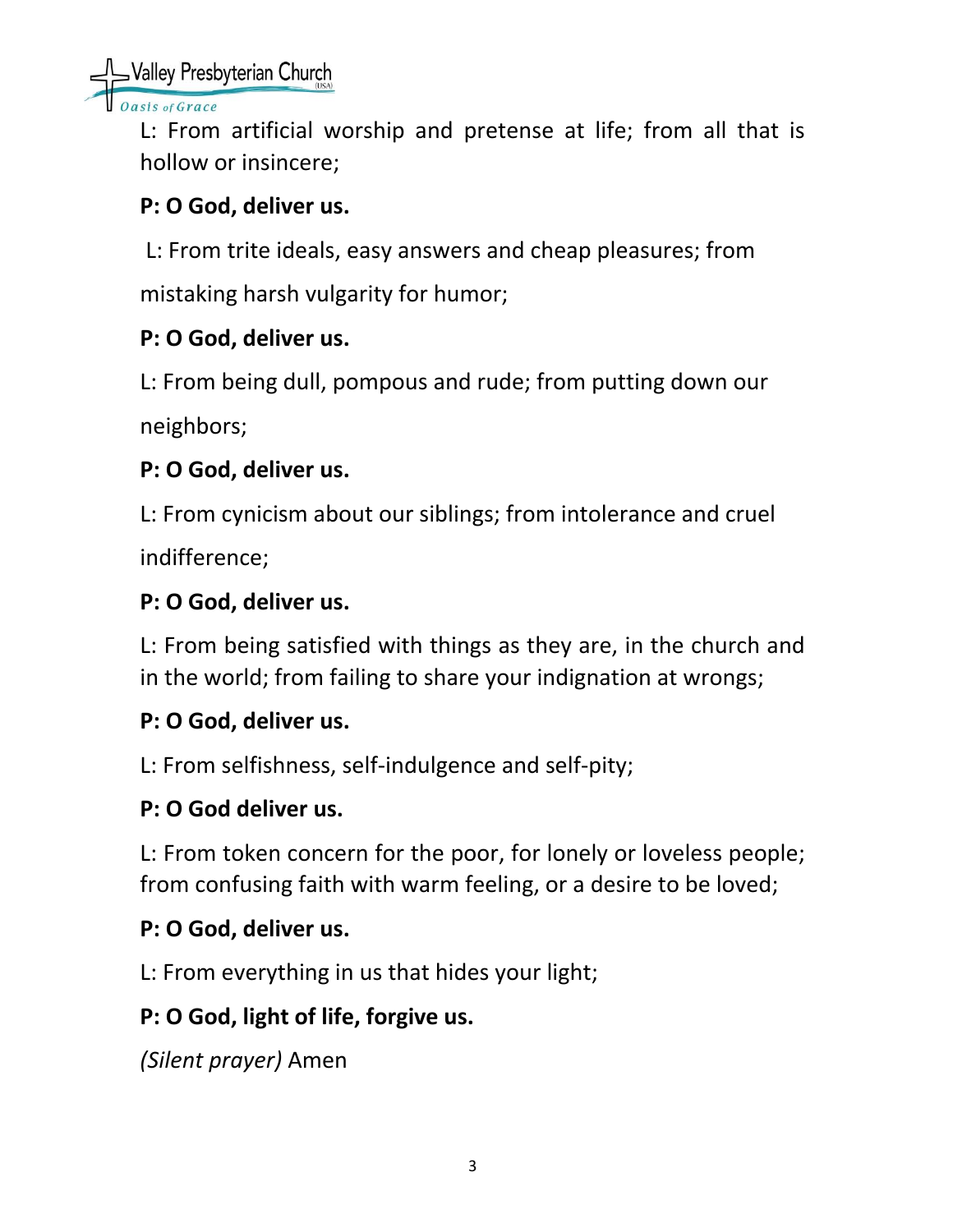

#### isis of Grace

#### **POURING OUT THE WATERS/ ASSURANCE OF PARDON**

We have been called to come to the mountaintop! We have been claimed as a royal priesthood! We have been made a holy Temple to our LORD! We have been chosen as brothers and sisters to be the body of Christ! Loved by the bridegroom, we are called Children of God! Brothers and Sisters, believe the good news of the Gospel: In Jesus Christ, we are forgiven!

# **GLORIA PATRI** 581

Glory be to the Father, and to the Son, and to the Holy Ghost; as it was in the beginning, is now, and ever shall be, world without end. Amen, Amen.

**ANTHEM** *The Majesty and Glory of Your Name* T. Fettke When I gaze into the night skies and see the work of Your fingers; The moon and stars suspended in space. Oh, what is man, that You are mindful of him? You have given man a crown of glory and honor, And have made him a little lower than the angels. You have put him in charge of all creation: The beasts of the field, the birds of the air, the fish of the sea. But what is man that You are mindful of him?

O Lord, our God, the majesty and glory of Your name Transcend the earth and fills the heavens. O Lord, our God, little children praise You perfectly, And so would we, and so would we.

Alleluia, Alleluia! The majesty and glory of Your name.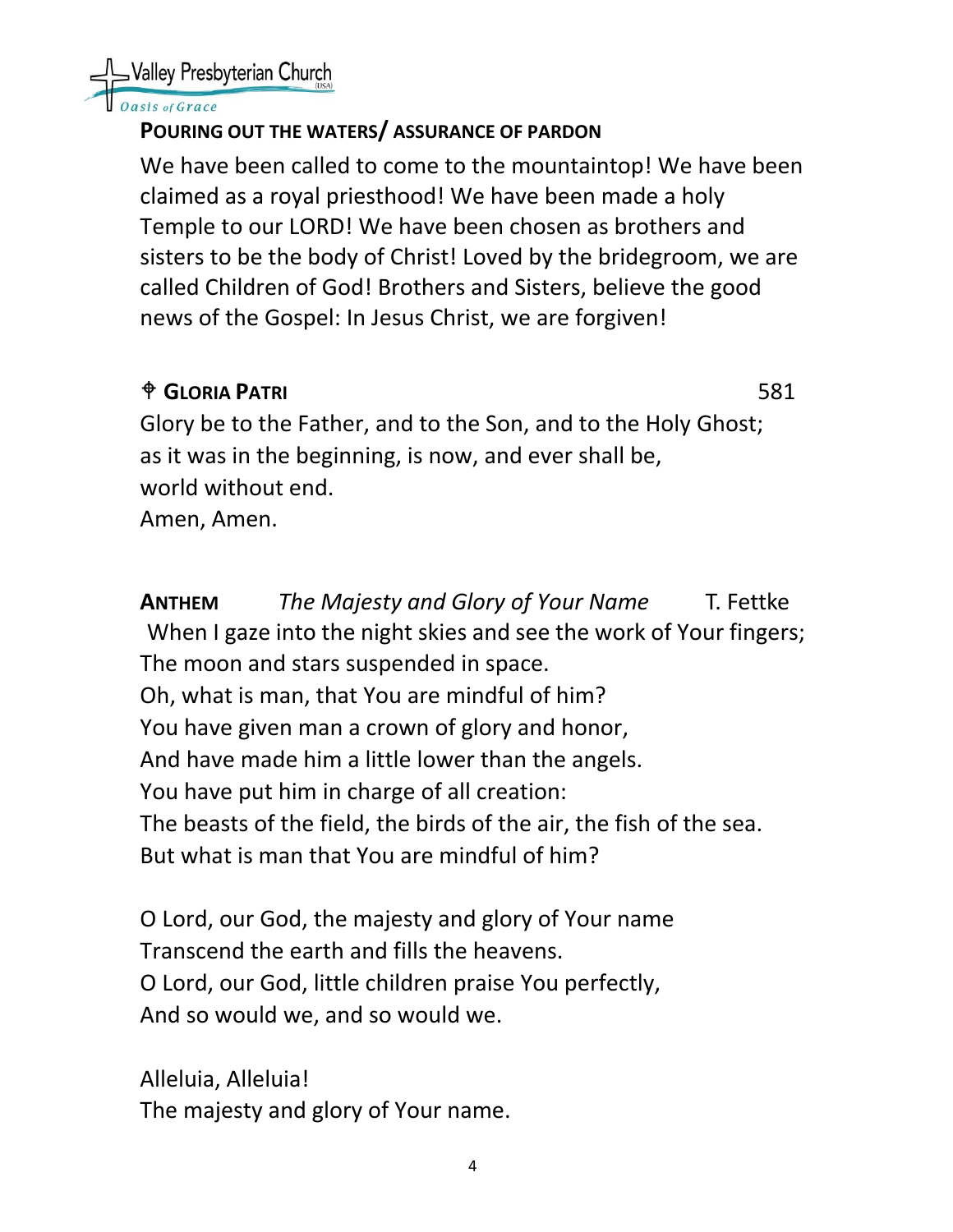

#### asis of Grace

**PASTORAL PRAYER AND LORD'S PRAYER**

**Our Father who art in heaven, hallowed be thy name. Thy kingdom come, thy will be done, on earth as it is in heaven. Give us this day our daily bread; and forgive us our sins, as we forgive those who sin against us; and lead us not into temptation, but deliver us from evil. For thine is the kingdom and the power and the glory, forever. Amen.** 

#### **CHILDREN'S TIME**

#### **SCRIPTURE** Exodus 34:29-35

When Moses came down from Mount Sinai with the two tablets of the covenant law in his hands, he was not aware that his face was radiant because he had spoken with the LORD. When Aaron and all the Israelites saw Moses, his face was radiant, and they were afraid to come near him. But Moses called to them; so Aaron and all the leaders of the community came back to him, and he spoke to them. Afterward all the Israelites came near him, and he gave them all the commands the LORD had given him on Mount Sinai.

When Moses finished speaking to them, he put a veil over his face. But whenever he entered the LORD's presence to speak with him, he removed the veil until he came out. And when he came out and told the Israelites what he had been commanded, they saw that his face was radiant. Then Moses would put the veil back over his face until he went in to speak with the LORD.

Luke 9:28-43

About eight days after Jesus said this, he took Peter, John and James with him and went up onto a mountain to pray. As he was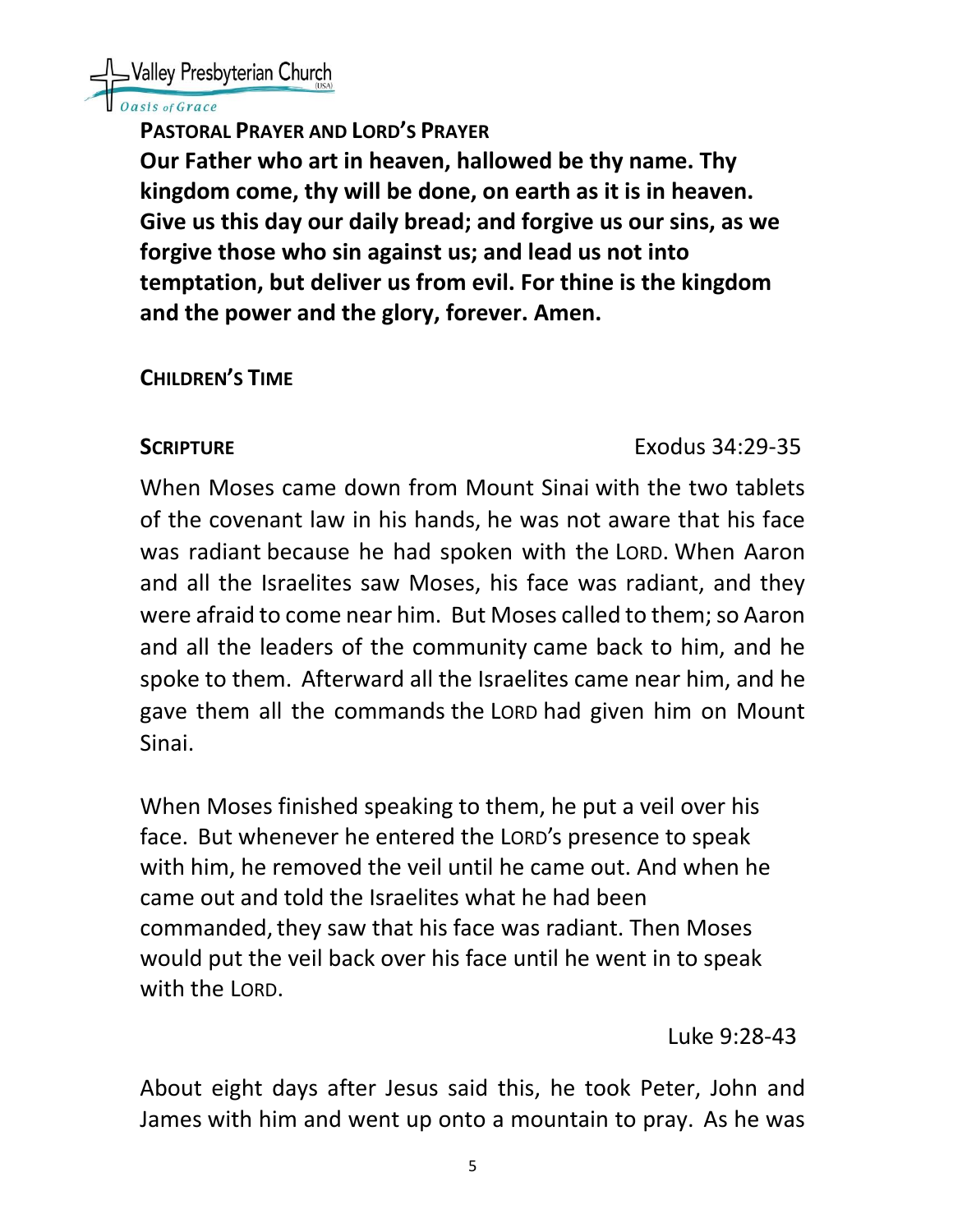# SValley Presbyterian Church

#### asis of Grace

praying, the appearance of his face changed, and his clothes became as bright as a flash of lightning. Two men, Moses and Elijah, appeared in glorious splendor, talking with Jesus. They spoke about his departure, which he was about to bring to fulfillment at Jerusalem. Peter and his companions were very sleepy, but when they became fully awake, they saw his glory and the two men standing with him. As the men were leaving Jesus, Peter said to him, "Master, it is good for us to be here. Let us put up three shelters—one for you, one for Moses and one for Elijah." (He did not know what he was saying.)

While he was speaking, a cloud appeared and covered them, and they were afraid as they entered the cloud. A voice came from the cloud, saying, "This is my Son, whom I have chosen; listen to him." When the voice had spoken, they found that Jesus was alone. The disciples kept this to themselves and did not tell anyone at that time what they had seen.

The next day, when they came down from the mountain, a large crowd met him. A man in the crowd called out, "Teacher, I beg you to look at my son, for he is my only child. A spirit seizes him and he suddenly screams; it throws him into convulsions so that he foams at the mouth. It scarcely ever leaves him and is destroying him. I begged your disciples to drive it out, but they could not."

"You unbelieving and perverse generation," Jesus replied, "how long shall I stay with you and put up with you? Bring your son here."

Even while the boy was coming, the demon threw him to the ground in a convulsion. But Jesus rebuked the impure spirit, healed the boy and gave him back to his father. And they were all amazed at the glory of God.

#### **SERMON** "**GLORY**"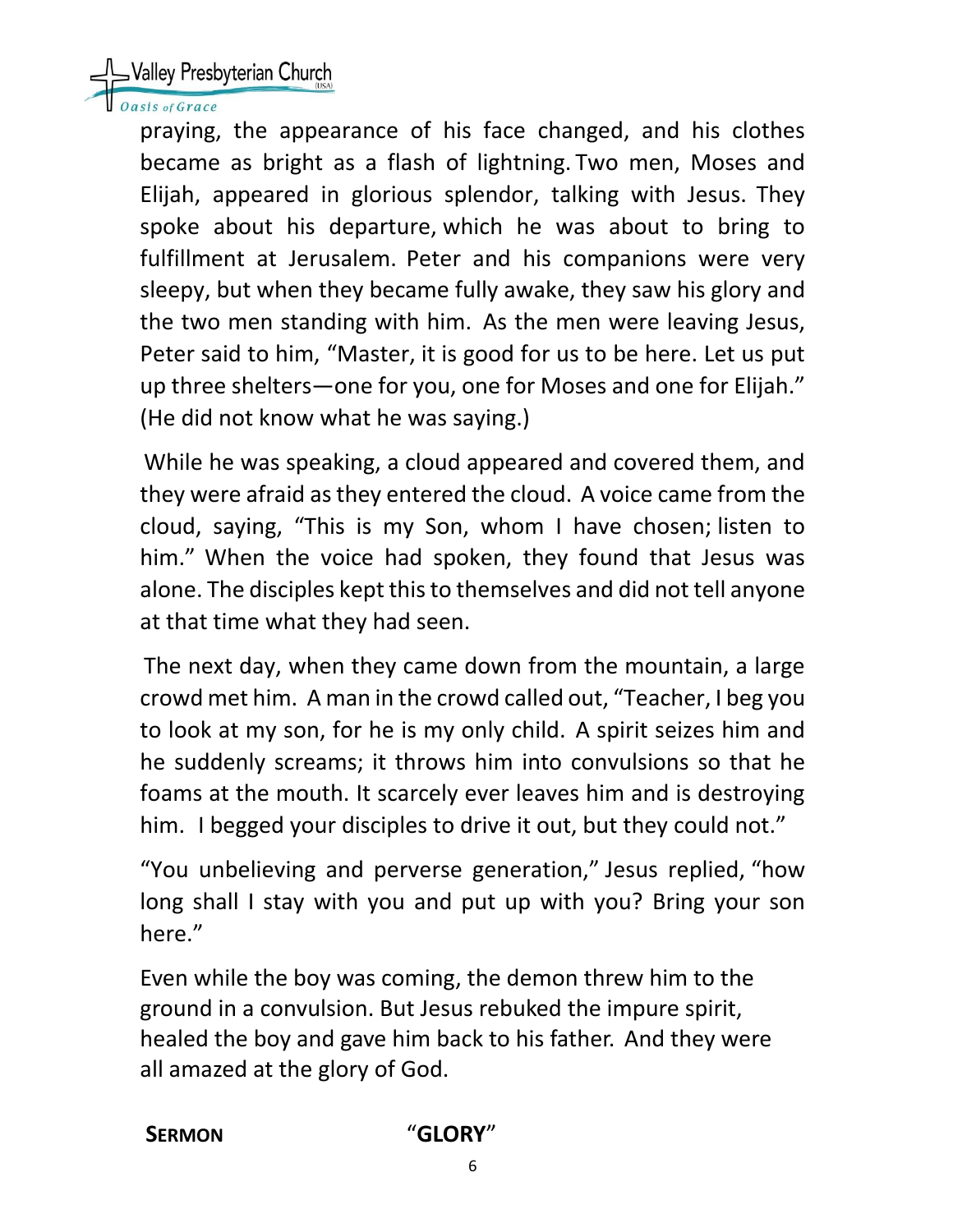

**THE AFFIRMATION OF FAITH** The Apostles' Creed 35 I believe in God, the Father almighty, maker of heaven and earth. And in Jesus Christ, his only Son, our Lord, who was conceived by the Holy Ghost, born of the Virgin Mary, suffered under Pontius Pilate, was crucified, died, and buried; he descended into hell. The third day he rose again from the dead. He ascended into heaven and sitteth at the right hand of God the Father Almighty from thence he shall come to judge the quick and the dead. I believe in the Holy Ghost, the holy catholic church, the communion of saints, the forgiveness of sins, the resurrection of the body, and the life everlasting. Amen.

**HYMN** *We Have Come at Christ's Own Bidding* 191

#### **CALL FOR OFFERING**

| <b>OFFERTORY</b> | Exsultate, jubilate       | W.A. Mozart/    |
|------------------|---------------------------|-----------------|
|                  | Soloist: Susan B. Anthony | Arr. P. Klengel |

*\*If you haven't already done so, please print your name in the Fellowship Register.*

#### **DOXOLOGY** 606

Praise God from whom all blessings flow; Praise Him all creatures here below; Praise Him above, ye heavenly host; Praise Father, Son, and Holy Ghost. Amen.

#### **PRAYER OF DEDICATION**

| <b>OHYMN</b> | Lord, the Light of Your Love Is Shining | 192 |
|--------------|-----------------------------------------|-----|
|--------------|-----------------------------------------|-----|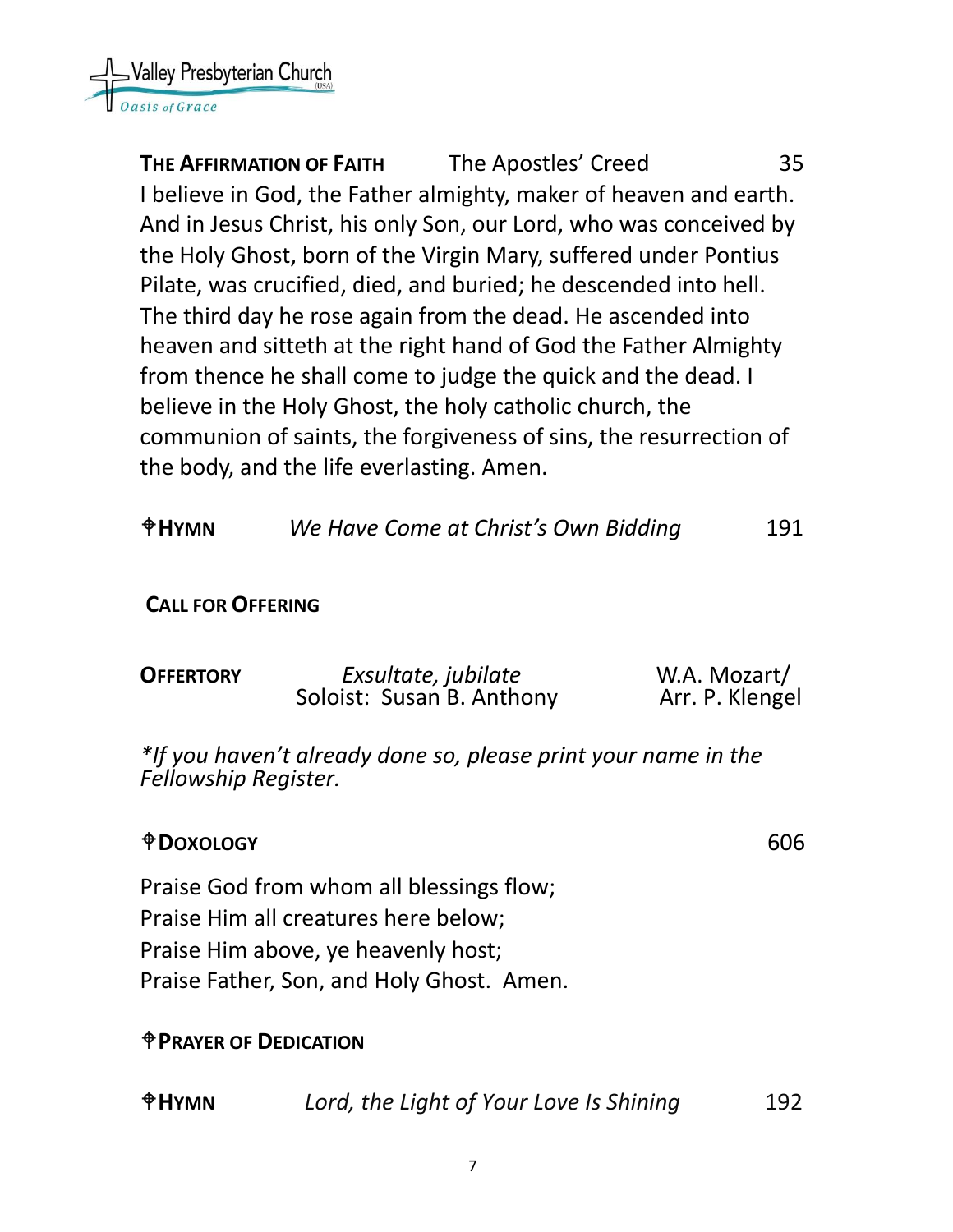#### **CHARGE AND BENEDICTION**

# **CONGREGATIONAL RESPONSE** *Let There Be Peace on Earth*

Let there be peace on earth and let it begin with me. Let there be peace on earth, the peace that was meant to be. With God as our Creator, children all are we. Let us walk with each other in perfect harmony.

Let peace begin with me, let this be the moment now. With ev'ry step I take, let this be my solemn vow; To take each moment and live each moment in peace eternally. Let there be peace on earth, and let it begin with me.

| <b>POSTLUDE</b> | My Faith Looks Up to Thee | L. Mason/         |
|-----------------|---------------------------|-------------------|
|                 |                           | Arr. K. Osterland |

**All those who are able, please stand All Worship Services are available for replay on our website:** 

[www.valleypres.net](http://www.valleypres.net/)

**Flowers for the Sanctuary are provided by:** Dave & Gerry Appleton, celebrating 70 years together.

**Please remember those currently or recently hospitalized or in rehabilitation:**

**Resurrection Referral List—** We are sad to announce that Joseph (Mack) Chesnover passed away on February 20, 2022. He was a long-time member of Valley Presbyterian Church.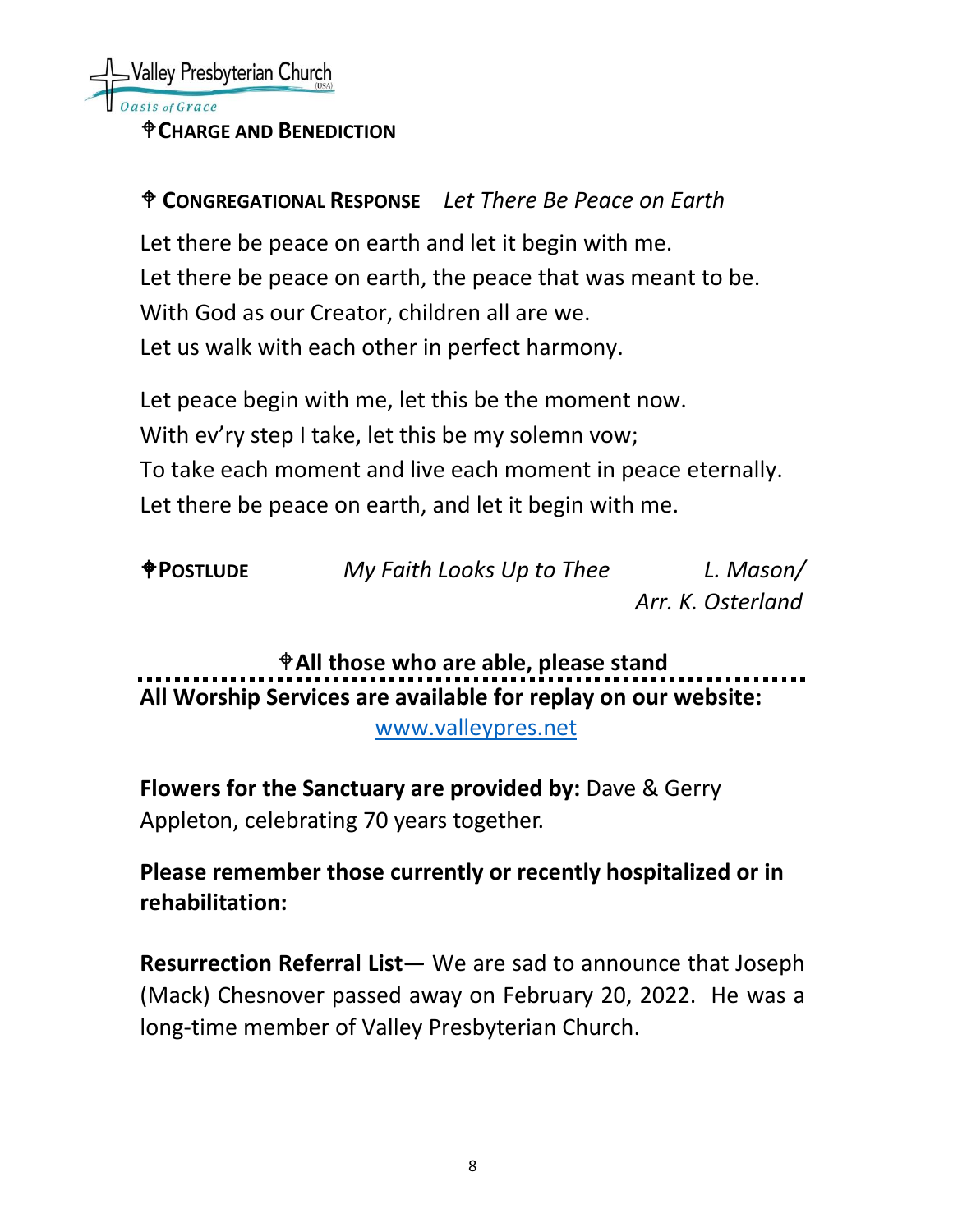|                                                          |                      |                             | VPC Financial - Attendance / On-Line Viewing Metrics   |       |
|----------------------------------------------------------|----------------------|-----------------------------|--------------------------------------------------------|-------|
| Monthly Giving Support Contributions                     |                      | Weekly Attendance / Viewing |                                                        |       |
| January-2022                                             |                      | Through Week #8 (02/20/22)  |                                                        |       |
| Monthly Giving Support                                   |                      | 94,242                      | Weekly Attendance Sanctuary                            | 307   |
| Monthly Giving Budget                                    |                      | 99,602                      | * YTD 2022 Attendance Sanctuary                        | 2,045 |
| *YTD Giving Support                                      |                      | 94,242                      | ** Weekly Viewing On-Line                              | 180   |
| *YTD Giving Budget                                       |                      | 99,602                      | ** YTD 2022 Viewing On-Line                            | 1,549 |
|                                                          |                      |                             | * YTD 2022 Attendance / On-Line                        | 3,594 |
|                                                          |                      |                             | * YTD 2021 Attendance Sanctuary                        | 728   |
|                                                          | * YTD = Year to Date |                             | ** Number of on-line devices tuned into Sunday service |       |
| D. Brooks - VPC treasurer - dxb38@cox.net - 520-399-3959 |                      |                             | 2022 Per Capita is \$41.50 per member                  |       |

**WELCOME** to all who enter this place. Drink deeply of the living waters of God's grace as we worship together in spirit.

**VISITORS:** Consider yourself at home while you are here! Please pick up a Visitor's Information Packet, if you would like more information about our church, visit us at valleypres.net where you can sign up for our daily email blasts and monthly newsletter.

We are glad you have joined us today.

**"GOD GREW TIRED OF US" SUNDAY, FEBRUARY 27TH AT 3:00 P.M.** Pastor Lindsey will host a free-showing of the National Geographic film about The Lost-boys of South Sudan, titled "God Grew Tired of Us". This award winning 90-minute film deals with questions of what it means to be family, what it means to be American, what is life for refugees? Pastor Craig had personal involvement with this story, as one of the refugees in this film was among the persons he sponsored and later married and was ordained as a Presbyterian Elder.

**SHROVE TUESDAY/ MARDI GRAS PANCAKE SUPPER** will be held at the Church March 1st at 5:00 p.m. Tickets are \$ 5.00 and will be available for purchase after Worship February 27.